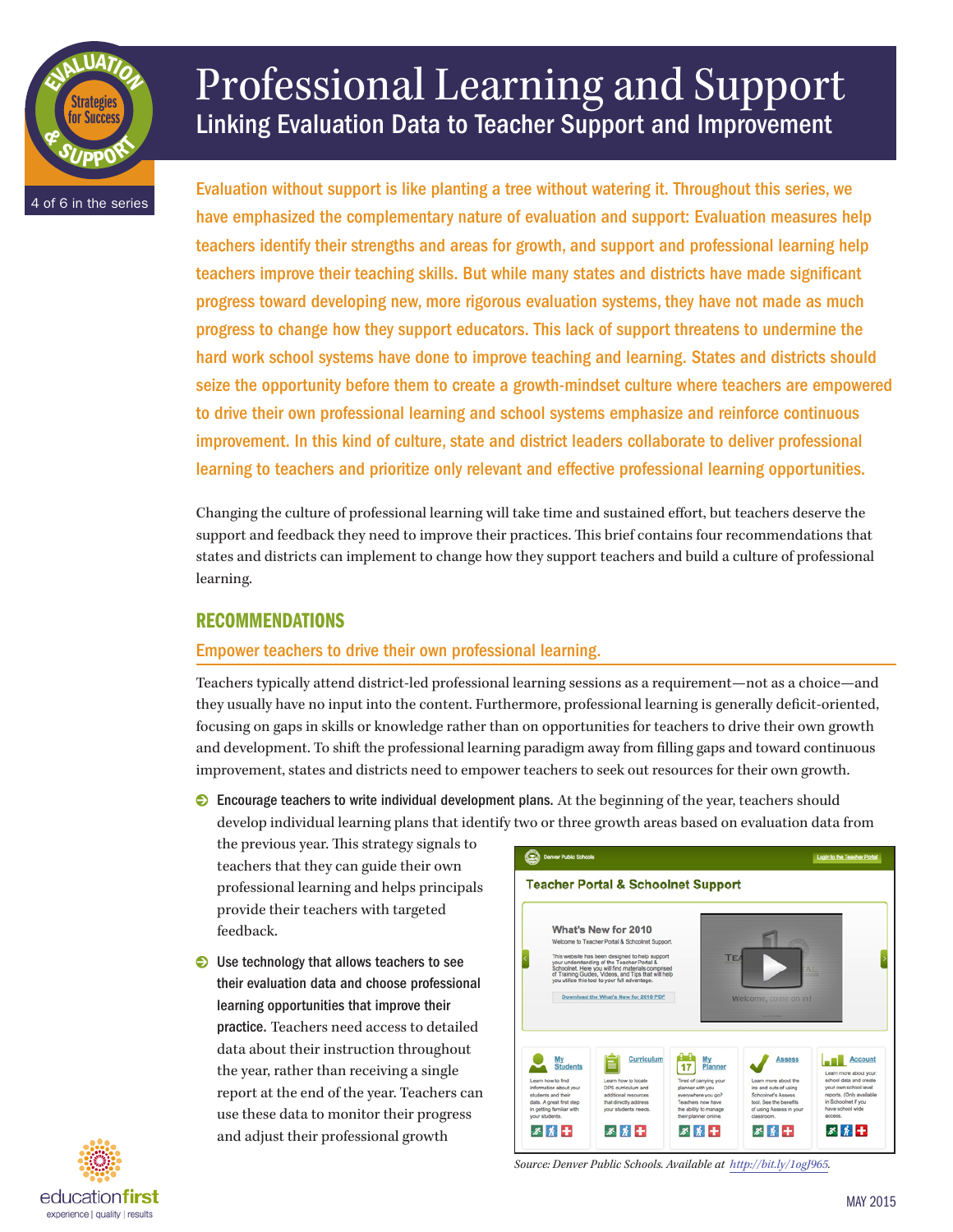goals. States and districts can enable teachers to engage in this type of goal-setting by building technology platforms that display targeted professional learning recommendations to teachers based on their evaluation data. Arizona is developing a statewide platform that secures and displays confidential student achievement data, while districts like [Denver Public Schools \(DPS\),](http://techtraining.dpsk12.org/dpmsteacher/) [Shelby County Schools](http://www.scsk12.org/uf/TalentManagement/vlp/) and [Long](http://www.lbschools.net/Main_Offices/Curriculum/Professional_Development/prof_dev_plan.cfm) [Beach Unified School District](http://www.lbschools.net/Main_Offices/Curriculum/Professional_Development/prof_dev_plan.cfm) have developed portals that connect teachers with individual learning plans, webinars, modules, videos, blogs and instructional materials. States and districts also can incorporate student data into these professional learning portals to allow districts, school leaders and teachers themselves to track the impact of specific instructional strategies on student outcomes.

0 Ask teachers, school leaders and instructional coaches to design and deliver professional learning. Instead of a top-down, district- or state-led approach, many school districts and charter management organizations are asking teachers and principals to lead professional learning opportunities for their peers. In DPS and the New York City Department of Education (NYCDOE), professional learning is delivered by school leadership teams. Fresno Unified School District has begun rolling out a new system in which teachers deliver professional learning to their peers, and in Charlotte-Mecklenburg Schools and Fulton County Schools, teams of instructional coaches deliver professional learning. [Shelby County](http://www.scsk12.org/uf/TalentManagement/Development_Support_Leadership.php) [Schools](http://www.scsk12.org/uf/TalentManagement/Development_Support_Leadership.php) has launched a tiered coaching approach that provides varying levels of support to teachers based on their experience and effectiveness as determined through classroom observations.

These strategies help empower teachers to take ownership of their professional learning. But teachers may also find that reflecting on their practice and developing professional learning plans take time. States and districts should be prepared to remove administrative or non-instructional responsibilities from teachers' plates so they can focus more on professional learning and improving their practice.

#### Make professional learning routine, embedded in existing job responsibilities and much more frequent.

In a culture of continuous learning, teachers need structures, roles, protocols and data loops that provide them with real opportunities to practice, collaborate and get feedback. But in most school systems, these structures simply do not exist. Ideally, teachers should have collaborative planning time to share instructional strategies and discuss student performance, opportunities to observe master teachers in the classroom, and time during the school day to model effective instructional techniques and share feedback. These strategies enable teachers to become continuous learners. States and districts can further support teachers by collecting data on teachers' formative assessment practices and noting which practices lead to student achievement gains.

School systems can take other steps to provide teachers with ongoing, real-time opportunities to improve their instruction, such as:

- 0 Rather than sending teachers to a sit-and-get session about their district's observation framework and rubric, a district could organize teams of teachers with strengths on certain competencies of the framework and ask them to model best practices for their peers who need support on those skills.
- $\odot$  Instead of convening staff for a typical half-day, in-person session on a competency in the observation framework, such as conducting effective checks for understanding, a district could administer an

adaptive online program that allows teachers to learn at their own pace and access at their convenience.

 $\bullet$  Educational technology tools (such as [Edmodo](https://www.edmodo.com/)) and social media offer new opportunities for teachers and school and district leaders to create, gather and



*Source: Edmodo. Available at [http://bit.ly/1rtFirn.](http://bit.ly/1rtFirn)*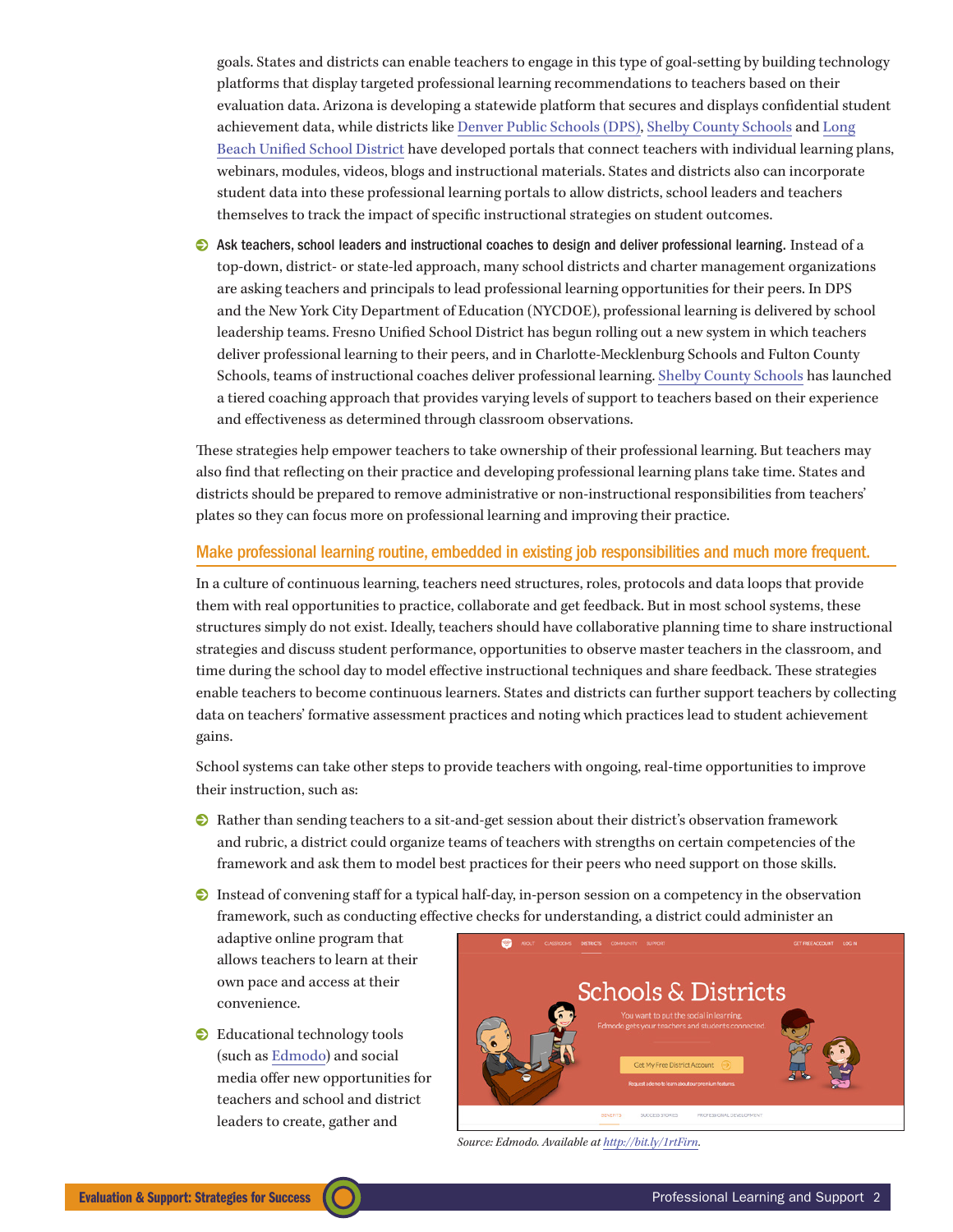access instructional resources; customize student and teacher learning; and integrate information about teachers and students across multiple systems.

## Break down silos and collaborate across organizations to deliver high-quality professional learning opportunities.

States, districts, school leaders and teachers have distinct, but critical, roles in the design and delivery of high-quality professional learning (see table below). School systems may need to clarify their own roles and responsibilities and those of teachers and school leaders. Consider the strategies below:

- 0 Connect the dots between evaluation and professional learning. Communicate the link between evaluation and professional learning, and show teachers the types of supports they will receive. Teachers will experience evaluation as an authentic tool for their development if they see a clear alignment between the evaluation system and high-quality professional learning opportunities.
- $\odot$  Work cross-functionally within school systems. States and districts often assign a single department purview over major reform initiatives such as new educator evaluations or college and career readiness standards. But this practice can impede collaboration across offices that deliver professional learning, implement new evaluation policies, collect and analyze evaluation data, and oversee teacher supervisors. To maximize the effectiveness of professional learning and ensure that teachers' needs are met, break down the silos across offices and encourage staff to work cross-functionally.

This table shows one way states and districts can clarify the roles and responsibilities of different stakeholders involved in planning and delivering high-quality professional learning related to evaluation and support systems.

| <b>STATE</b>                                                                           | <b>DISTRICT</b>                                                                                                   | <b>SCHOOL/PRINCIPAL</b>                                                                                                               | <b>TEACHER</b>                                                                                       |
|----------------------------------------------------------------------------------------|-------------------------------------------------------------------------------------------------------------------|---------------------------------------------------------------------------------------------------------------------------------------|------------------------------------------------------------------------------------------------------|
| Articulate statewide<br>professional learning goals.                                   | Articulate districtwide<br>$\bullet$<br>professional learning goals.                                              | Articulate schoolwide<br>$\bullet$<br>professional learning goals,                                                                    | Articulate and document<br>$\bullet$<br>individual professional                                      |
| Approve professional<br>learning vendors eligible to<br>work with districts/schools.   | Develop portals and tools<br>(video libraries, modules,<br>resource lists, etc.) to help                          | and identify resources that<br>can help teachers meet<br>those goals.                                                                 | learning goals for the year.<br>Discuss professional<br>learning goals with school                   |
| Monitor district-level<br>evaluation data and support<br>struggling districts.         | connect teachers with<br>professional learning based<br>on their evaluation data.                                 | Confer with teachers about<br>$\bullet$<br>their individual professional<br>learning goals for the year.                              | leaders, observers, mentors,<br>department heads and other<br>colleagues.                            |
| Develop and deliver<br>professional learning on<br>evaluation tools used<br>statewide. | Design and deliver<br>evaluation-related<br>professional learning to<br>teachers and principals.                  | Monitor teachers' progress<br>$\bullet$<br>toward their professional<br>learning goals throughout<br>the year.                        | Use evaluation data and<br>feedback to reflect on<br>progress toward professional<br>learning goals. |
|                                                                                        | Analyze evaluation data<br>to identify and address<br>districtwide and schoolwide<br>professional learning needs. | Observe teachers in the<br>$\bullet$<br>classroom, and provide them<br>with feedback related to their<br>professional learning goals. | Access professional learning<br>opportunities on district- or<br>state-provided portals.             |
|                                                                                        |                                                                                                                   | Use evaluation data to<br>$\bullet$<br>pair effective teachers with<br>teachers who need mentors<br>or additional support.            |                                                                                                      |

Some school systems have established new roles as a strategy to improve the quality of support and professional learning that teachers receive. The Tennessee Department of Education (TDOE) created regional TEAM (short for Tennessee Educator Acceleration Model) coaches to provide on-the-ground support to school leaders and teachers. TEAM coaches build the capacity of school leaders by assisting them with tasks such as conducting co-observations, role-playing coaching conversations, and analyzing school-level data on teacher performance and student achievement. The [TEAM coach job description](http://team-tn.org/wp-content/uploads/2014/07/TEAM-Administrator-Evaluation-Coach-Application.pdf) reflects a high standard